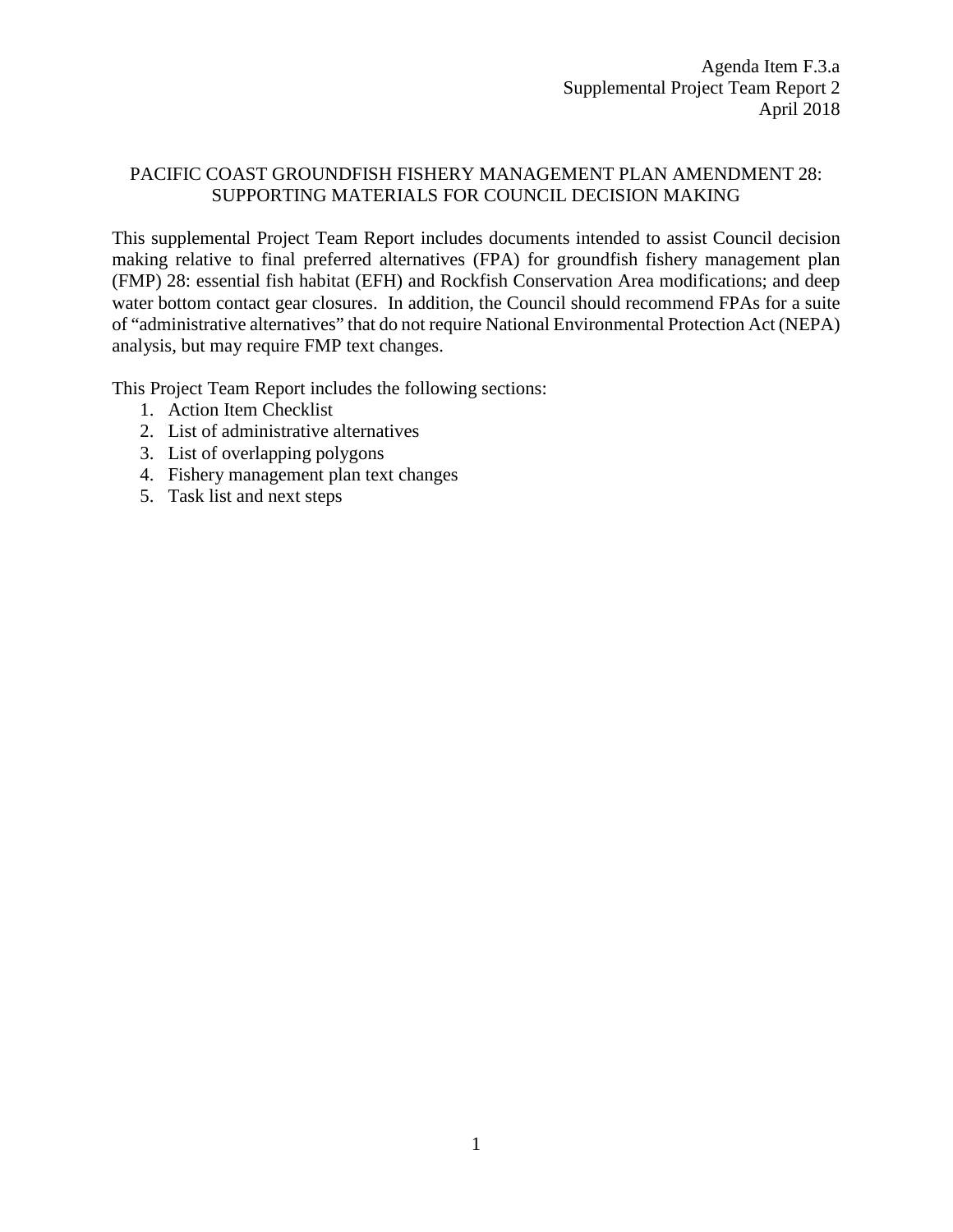# **1. Action Item Checklist – Amendment 28 Final Action**

Table 1 is intended to assist the Council in crafting an FPA and to provide necessary guidance to the Project Team.

|                          | <b>Subject</b>                                                              | <b>Action</b>                                                                                            | <b>Considerations and Guidance</b>                                                                                                                                                                                                                                     |  |  |
|--------------------------|-----------------------------------------------------------------------------|----------------------------------------------------------------------------------------------------------|------------------------------------------------------------------------------------------------------------------------------------------------------------------------------------------------------------------------------------------------------------------------|--|--|
|                          | NEPA Alternatives (See Preliminary Draft EIS: F.3.a, Project Team Report 1) |                                                                                                          |                                                                                                                                                                                                                                                                        |  |  |
| $\mathbf{1}$             | Subject Area 1 (EFHCAs)                                                     | Select FPA from No Action and<br>Alternatives 1.a, 1.b, 1.c, 1.d, 1.e,<br>1.f, and 1.g, or a combination | If Alt 1.g is selected, provide guidance on<br>boundaries                                                                                                                                                                                                              |  |  |
| $\overline{2}$           | Subject Area 2 (trawl RCA)                                                  | Select FPA from No Action and<br>Alternatives 2.a, 2.b, and 2.c                                          | Guidance on determining when (and what<br>$\bullet$<br>mechanism) to turn on/off DACs and BACs.<br>Guidance on spatial scale for BACs, e.g.<br>$\bullet$<br>more latitudes available for BAC definition<br>than just those called out specifically in the<br>analysis. |  |  |
| 3                        | Subject Area 3 (Deep water bottom                                           | Select FPA from No Action and                                                                            |                                                                                                                                                                                                                                                                        |  |  |
|                          | contact gear closure)                                                       | Alternative 3.a                                                                                          |                                                                                                                                                                                                                                                                        |  |  |
|                          |                                                                             | Non-NEPA Alternatives ("Administrative")                                                                 |                                                                                                                                                                                                                                                                        |  |  |
|                          |                                                                             | (See Table 2, F.3.a: Supplemental Project Team Report 2)                                                 |                                                                                                                                                                                                                                                                        |  |  |
| $\overline{\mathcal{A}}$ | FMP Appendix B                                                              | Select FPA for revising appendix B                                                                       | Provide guidance as necessary                                                                                                                                                                                                                                          |  |  |
| 5                        | FMP Appendix C                                                              | Select FPA for revising appendix C                                                                       | Provide guidance as necessary                                                                                                                                                                                                                                          |  |  |
| 6                        | FMP Appendix D                                                              | Select FPA for revising appendix D                                                                       | Provide guidance as necessary                                                                                                                                                                                                                                          |  |  |
| $\overline{7}$           | EFH information and research needs                                          | Select FPA for revising information<br>and research needs, and move to an<br>FMP appendix                | Provide guidance as necessary                                                                                                                                                                                                                                          |  |  |
| 8                        | EFH review & revision process                                               | Select FPA for revising EFH<br>review/revision process, and<br>describe elsewhere (e.g., COP or<br>SAFE) | Provide guidance as necessary                                                                                                                                                                                                                                          |  |  |
| 9                        | Clarifications and corrections                                              | Select FPA for clarifications and<br>corrections                                                         | Provide guidance as necessary                                                                                                                                                                                                                                          |  |  |

### **Table 1. Action Item Checklist**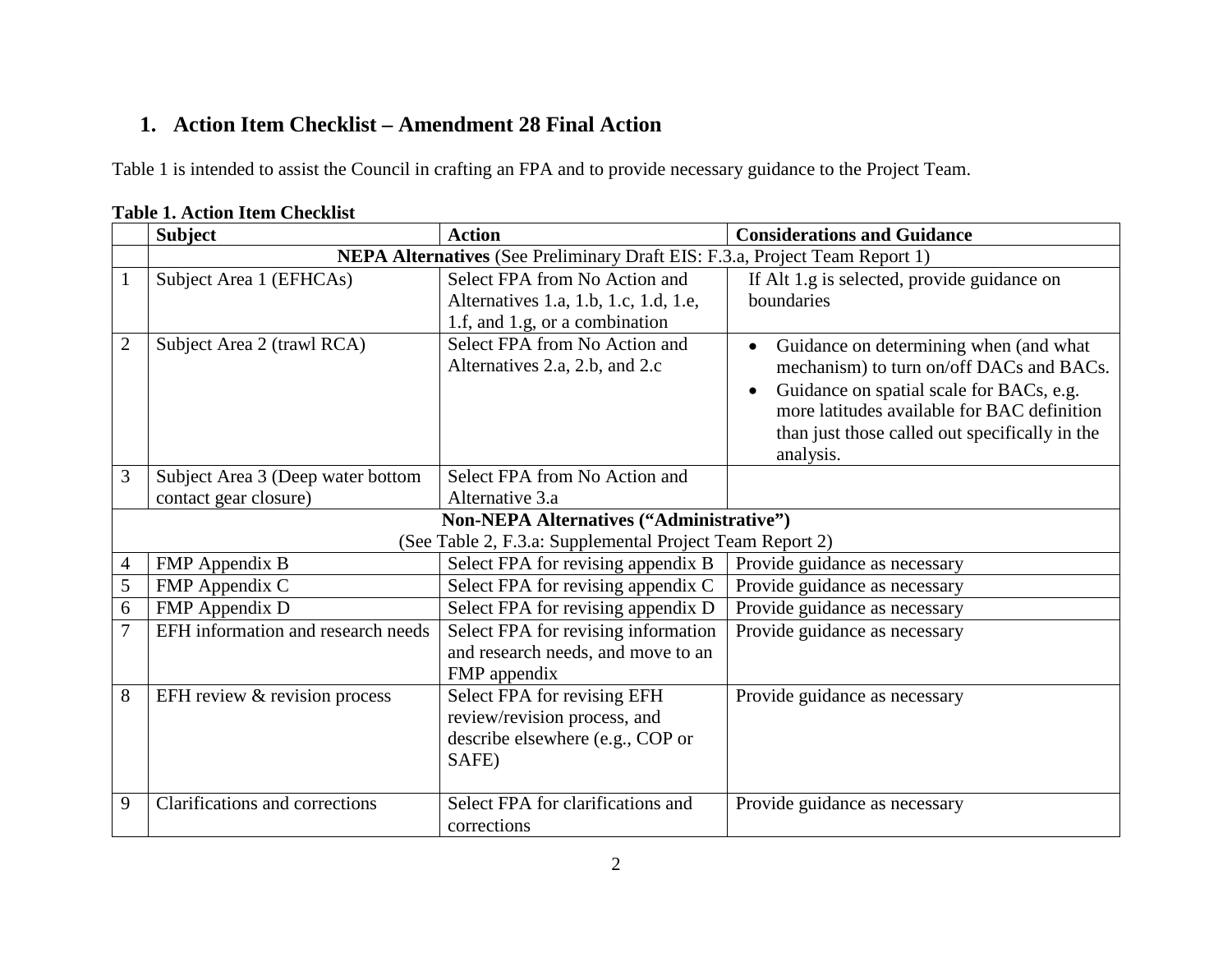|    | <b>Subject</b>         | <b>Action</b>              | <b>Considerations and Guidance</b>             |
|----|------------------------|----------------------------|------------------------------------------------|
|    |                        |                            |                                                |
|    |                        | <b>Additional Guidance</b> |                                                |
| 10 | FMP amendment language |                            | Provide guidance on when to review and adopt   |
|    |                        |                            | FMP language changes, e.g., September 2018     |
|    |                        |                            | Council meeting                                |
|    | FMP appendices         |                            | Provide guidance on when to review and adopt   |
|    |                        |                            | FMP amendment changes                          |
| 12 | Regulatory deeming     |                            | Provide guidance on whether Executive Director |
|    |                        |                            | or Council will deem the regulations.          |

## **2. List of administrative alternatives**

At its April 2016 meeting, the Council considered a suite of "administrative alternatives" that do not require NEPA analysis. In some cases (i.e., the FMP appendices), an FMP amendment is not required to update them. Two alternatives (8.b and 9.b) would require FMP text changes and therefore are subject to Secretarial approval.

|  | Table 2. Administrative Alternatives. Alternative numbers are from April 2016 |
|--|-------------------------------------------------------------------------------|
|--|-------------------------------------------------------------------------------|

|                                           | <b>ADMINISTRATIVE ALTERNATIVES - AMENDMENT 28</b> |                                                                                                                                                                                                                                  |  |  |  |
|-------------------------------------------|---------------------------------------------------|----------------------------------------------------------------------------------------------------------------------------------------------------------------------------------------------------------------------------------|--|--|--|
| 5. Groundfish<br><b>FMP</b> Appendix B    | 5.a<br>No<br>Action                               | 5.b<br>Update/revise information in Groundfish FMP Appendix B of the FMP to reflect new information on<br>Pacific Coast Groundfish life history descriptions, text descriptions of groundfish EFH, and major<br>prey items (PPA) |  |  |  |
| 6. Groundfish<br>FMP Appendix C<br>Part 2 | 6.a<br>N <sub>o</sub><br>Action                   | 6.h<br>Revise fishing gear effects described in Groundfish FMP Appendix C Part 2 (PPA)                                                                                                                                           |  |  |  |
| 7. Groundfish<br>FMP Appendix D           | 7.a<br>N <sub>o</sub><br>Action                   | 7.b<br>Update Groundfish FMP Appendix D with new information and add descriptions and conservation<br>measures for new non-fishing activities that may adversely affect EFH (PPA)                                                |  |  |  |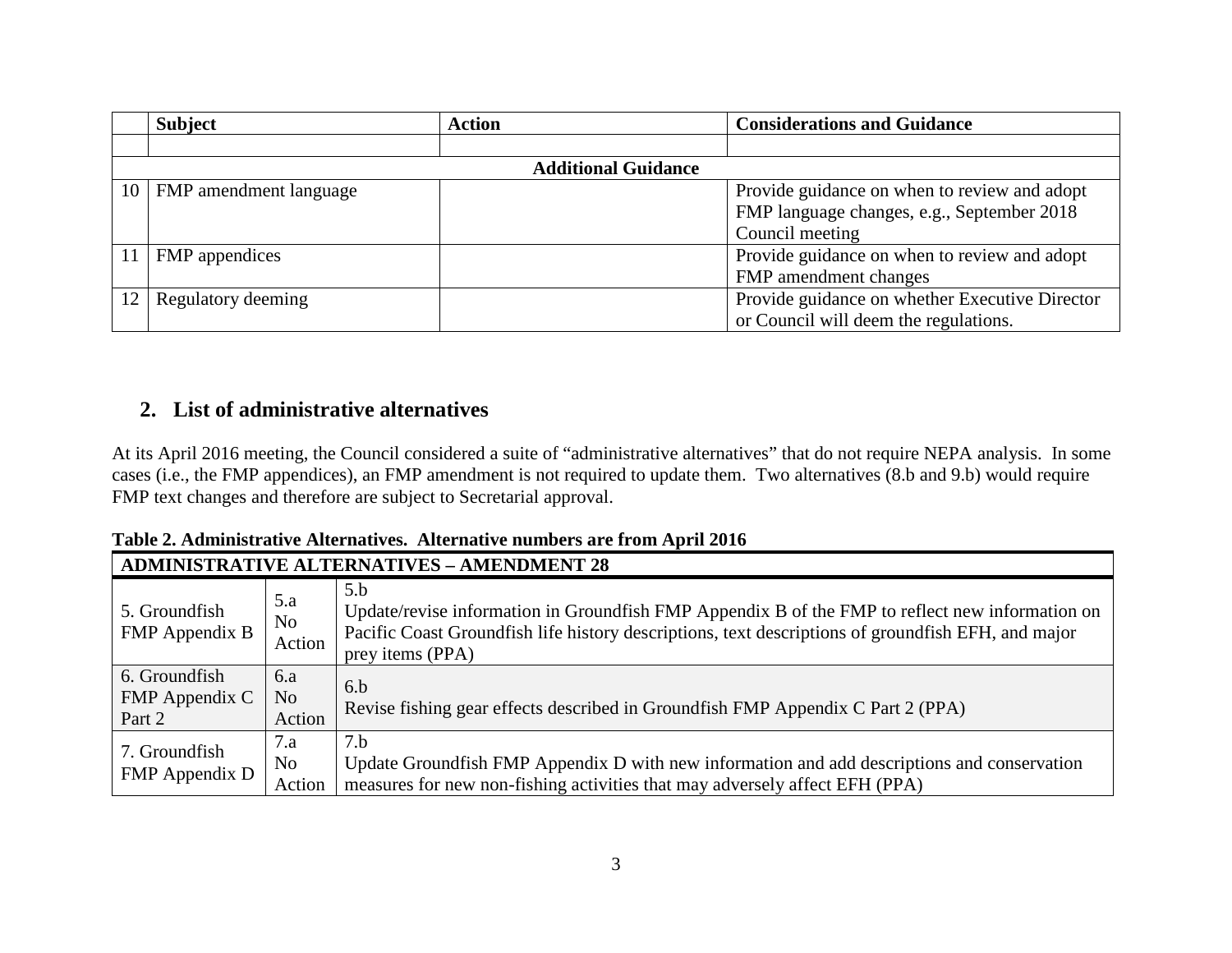| 8. Groundfish<br><b>FMP EFH</b><br>Information and<br><b>Research Needs</b> | 8.a<br>N <sub>o</sub><br>Action  | 8.b<br>Revise groundfish EFH Information and Research Needs section of the FMP and move to an<br>appendix (PPA)                              |
|-----------------------------------------------------------------------------|----------------------------------|----------------------------------------------------------------------------------------------------------------------------------------------|
| 9. Groundfish<br><b>FMP EFH</b><br>Review and<br><b>Revision Process</b>    | 9.a<br>N <sub>o</sub><br>Action  | 9.b<br>Update ground fish EFH review and revision process and describe elsewhere (e.g., COP). Include<br>criteria prior to each review (PPA) |
| 10. Clarifications<br>and Corrections                                       | 10.a<br>N <sub>o</sub><br>Action | 10.b<br>Provide clarifications and correct minor errors from Amendment 19 (PPA)                                                              |

## **3. Overlapping polygons – Amendment 28 Alternatives**

The table below provides summary information for individual areas proposed for closure or reopening, in cases where there is overlap or they are in close proximity. The purpose is to assist the Council in making choices between individual polygons.

- Note: This list does NOT include all polygons in all proposals. These metrics do NOT account for overlap of polygons or other trawl closures.
- All polygons are proposed closures unless otherwise noted.
- How to use this table: Use the Amendment 28 web tool (or NWFSC FRAM Data Warehouse viewer) to see how these polygons relate to each other.
	- o Amendment 28 web tool: [http://www.soundgis.com/efh/efh2018-metrics/.](http://www.soundgis.com/efh/efh2018-metrics/)
	- o NWFSC FRAM viewer:<https://www.nwfsc.noaa.gov/data/map>

#### **Table 3. Overlapping or adjacent polygons.**

| <b>Polygon</b> (Alternative)          | Notes (all are closures unless | <b>Notes</b>                          |
|---------------------------------------|--------------------------------|---------------------------------------|
|                                       | otherwise indicated)           |                                       |
| Nitinat canyon (1a)                   | $1a = 82 \text{ mi}^2$         | Substantial overlap; not identical    |
| Olympic footprint (1b)                | $1b = 97$ mi <sup>2</sup>      | Both are outside UA and inside 700fm  |
|                                       |                                | line                                  |
| Biogenic 2 northern modification (1a) | $1a = 44 \text{ mi}^2$         | Substantial overlap; nearly identical |
| Quinault canyon (1b)                  | $1b = 45$ mi <sup>2</sup>      |                                       |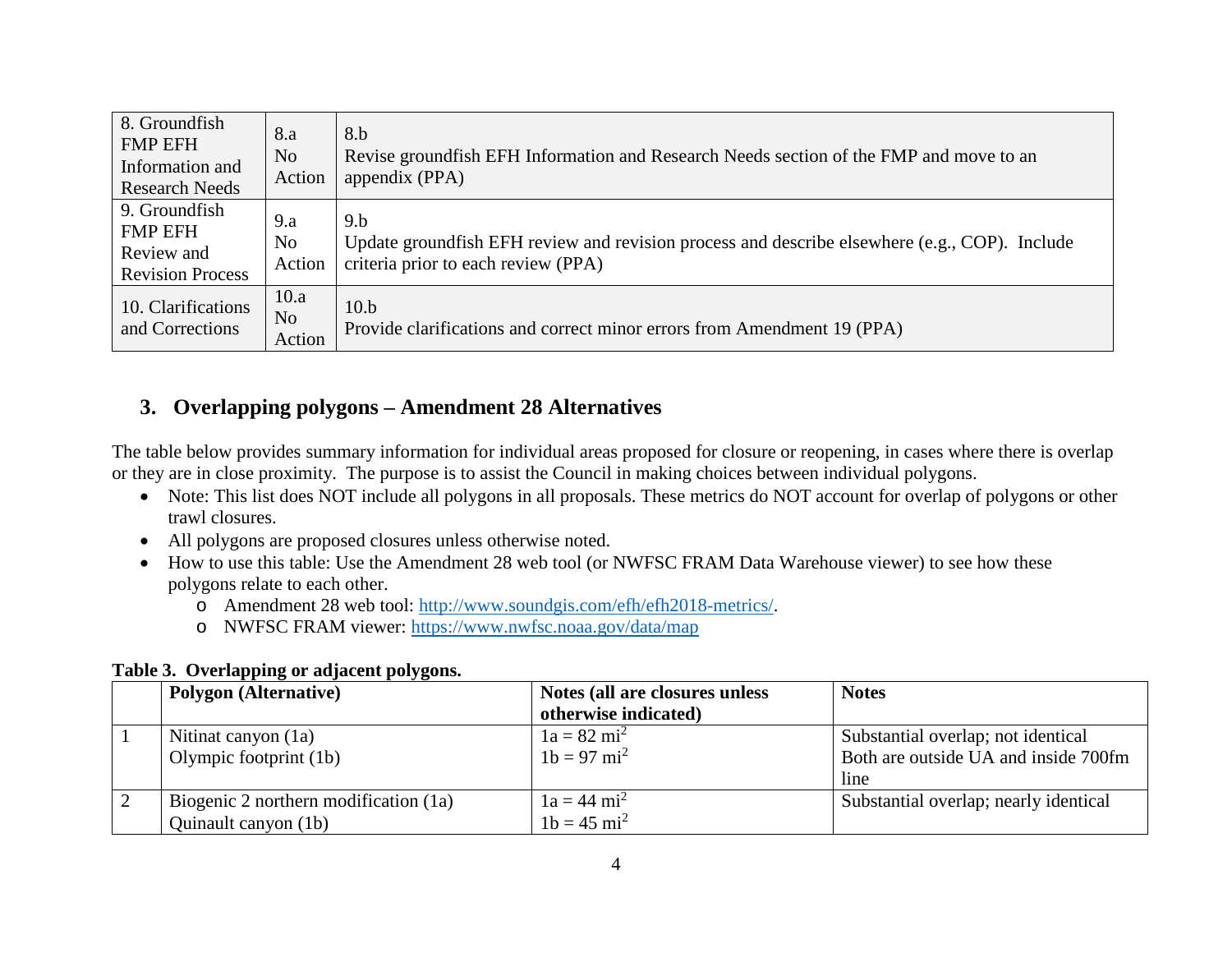|                | <b>Polygon (Alternative)</b>                   | Notes (all are closures unless<br>otherwise indicated)         | <b>Notes</b>                            |
|----------------|------------------------------------------------|----------------------------------------------------------------|-----------------------------------------|
|                |                                                |                                                                |                                         |
| 3              | Gray's canyon $-2$ modifications (1a)          | $1a =$ closes 13 mi <sup>2</sup> ; reopens 9 mi <sup>2</sup>   |                                         |
|                | Gray's canyon (1b)                             | $1b = 20$ mi <sup>2</sup>                                      |                                         |
| $\overline{4}$ | Willapa deep (1a) and Astoria deep (1a)        | $1a = 102 mi^2$                                                | Both 1a polygons are within the 1b      |
|                | Astoria footprint (1b)                         | $1b = 379$ mi <sup>2</sup>                                     | polygon.                                |
| 5              | South Nehalem reef (1b)                        | $1b = 104 \text{ mi}^2$                                        |                                         |
|                | Garibaldi reef north (1c)                      | $1c = 15 \text{ mi}^2$                                         |                                         |
| 6              | Garibaldi reef south (1c)                      | $1c = 4 mi2$                                                   |                                         |
|                | Garibaldi reef south (1d)                      | $1d = 8 mi^2$                                                  |                                         |
| 7              | N. Daisy bank (1b)                             | $1b = 19 mi^2$                                                 |                                         |
|                | Daisy bank $-4$ modifications (1c)             | $1c = 5$ mi <sup>2</sup> closure; 8 mi <sup>2</sup> reopening  |                                         |
| 8              | N. Stonewall Bank (1b)                         | $1b = 58$ mi <sup>2</sup>                                      |                                         |
|                | Stonewall bank $-2$ modifications (1c)         | $1c = 21$ mi <sup>2</sup> closure; 8 mi <sup>2</sup> reopening |                                         |
| 9              | Heceta bank $-2$ modifications (1b)            | $1b = 397$ mi <sup>2</sup>                                     | 1c closures are almost entirely within  |
|                | Heceta bank $-3$ modifications (1c)            | $1c = 76$ mi <sup>2</sup>                                      | 1b closures                             |
| 10             | Arago reef (1a)                                | $1a = 67$ mi <sup>2</sup>                                      | 1a is entirely within 1b                |
|                | Cape Arago reef (1b)                           | $1b = 127$ mi <sup>2</sup>                                     |                                         |
| 11             | Rogue river reef $(1a)$                        | $1a = 63$ mi <sup>2</sup>                                      |                                         |
|                | Rogue canyonhead (1b)                          | $1b = 26$ mi <sup>2</sup>                                      |                                         |
| 12             | Brush patch (1a)                               | $1a = 46 mi^2$                                                 |                                         |
|                | Crescent City deepwater hotspot (1b)           | $1b = 52 mi^2$                                                 |                                         |
| 13             | Trinidad canyon (1a)                           | $1a = 88$ mi <sup>2</sup>                                      | 1a is entirely within 1b                |
|                | Eureka footprint modification (1b)             | $1b = 157$ mi <sup>2</sup>                                     |                                         |
| 14             | Mad river rough patch $\overline{(1a)}$        | $1a = 5 mi2$                                                   | la is entirely within 1b                |
|                | Somoa reef (1b)                                | $1b = 16 mi^2$                                                 |                                         |
| 15             | Eel river canyon modifications $(1a) - mix$ of | $1a = 13 mi2$ closures; 6 mi <sup>2</sup>                      | la and 1b have very different           |
|                | open and close                                 | reopening                                                      | footprints for this area                |
|                | Eel river canyon closures – north and south    |                                                                |                                         |
|                | (1b)                                           | $1b = 41$ mi <sup>2</sup> closures                             |                                         |
| 16             | Blunts reef modification (1a)                  | $1a = \overline{9 mi^2}$                                       | la and 1b are nearly identical in shape |
|                | Blunt reef expansion (1b)                      | $1b = 9 mi^2$                                                  |                                         |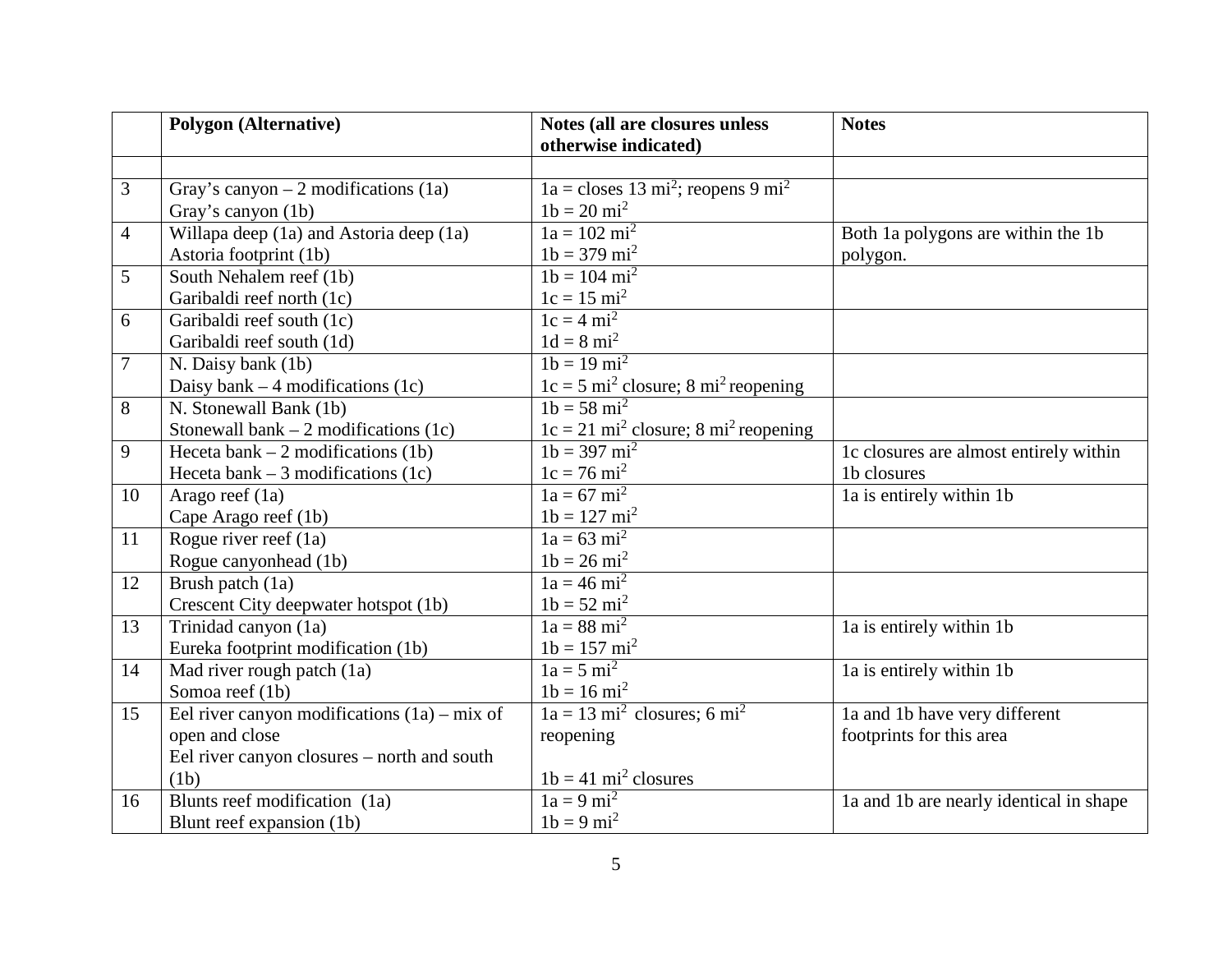|    | <b>Polygon</b> (Alternative)            | Notes (all are closures unless                                | <b>Notes</b>                       |
|----|-----------------------------------------|---------------------------------------------------------------|------------------------------------|
|    |                                         | otherwise indicated)                                          |                                    |
| 17 | Mendocino ridge $-3$ modifications (1a) | $1a = 22 mi2$ closures, $3 mi2$                               |                                    |
|    | Mendocino ridge expansion (1b)          | reopenings                                                    |                                    |
|    | Spanish canyon (1b)                     | 1b (Mendocino ridge) = 78 mi <sup>2</sup>                     |                                    |
|    |                                         | closure                                                       |                                    |
|    |                                         | 1b (Spanish canyon) = $28$                                    |                                    |
|    |                                         | $\overline{\text{mi}^2}$ closure                              |                                    |
| 18 | Delgada canyon (1a)                     | $1a = 8 \text{ mi}^2$ reopening                               | 1b is entirely within 1a           |
|    | Delgada canyon (1b)                     | $1b = 1 mi^2$                                                 |                                    |
| 19 | Spanish canyon line #1 $(1a)$           | $1a = 5$ mi <sup>2</sup> closure; 5 mi <sup>2</sup> reopening |                                    |
|    | Spanish canyon line #2 (1a)             | $1b = 69$ mi <sup>2</sup> closure                             |                                    |
|    | Delgada canyon deep (1b)                |                                                               |                                    |
| 20 | Navarro canyon (1a)                     | $1a = 18 mi2$                                                 |                                    |
|    | Navarro canyon (1b)                     | $1b = 25$ mi <sup>2</sup>                                     |                                    |
| 21 | Point Arena south modifications (1a)    | $1a = 12 \text{ mi}^2$ closure; 75 mi <sup>2</sup>            |                                    |
|    | Saunders reef (1b)                      | reopenings                                                    |                                    |
|    | Pt Arena biogenic modifications (1b)    | 1b (Saunders r.) = 33 mi <sup>2</sup> closure                 |                                    |
|    |                                         | 1b (Pt Arena biogenic) = $7 \text{ mi}^2$                     |                                    |
|    |                                         | closure; $42 \text{ mi}^2$ reopening                          |                                    |
| 22 | The football (1a)                       | $1a = 2 mi2$                                                  | 1a is entirely within 1b           |
|    | Russian River (1b)                      | $1b = 20$ mi <sup>2</sup>                                     |                                    |
| 23 | Gobblers knob (1a)                      | $1a = 2 mi2$                                                  | la is almost entirely within 1b    |
|    | Gobblers knob (1b)                      | $1b = 18$ mi <sup>2</sup>                                     |                                    |
| 24 | Cordell bank $-4$ modifications (1a)    | $1a = 16$ mi <sup>2</sup> closure; 20 mi <sup>2</sup>         | la closures are entirely within 1b |
|    | Cordell bank mods (1b)                  | reopening                                                     | closures                           |
|    |                                         | $1b = 71 \text{ mi}^2$ closure                                |                                    |
| 25 | Rittenburg bank (1a)                    | $1a = 10 \text{ mi}^2$                                        |                                    |
|    | Rittenburg bank (1b)                    | 1b (Rittenburg bank) = $17 \text{ mi}^2$                      |                                    |
|    | Fanny Shoals shelf extension (1b)       | 1b (Fanny shoals) = $27 \text{ mi}^2$                         |                                    |
|    | Rittenburg bank (1e)                    | $1e = 13 \text{ mi}^2$                                        |                                    |
| 26 | Farallon Islands mod (1a)               | $1a = 6 \text{ mi}^2$                                         | la is almost entirely within 1b    |
|    | Cochrane bank (1b)                      | $1b = 9 mi^2$                                                 |                                    |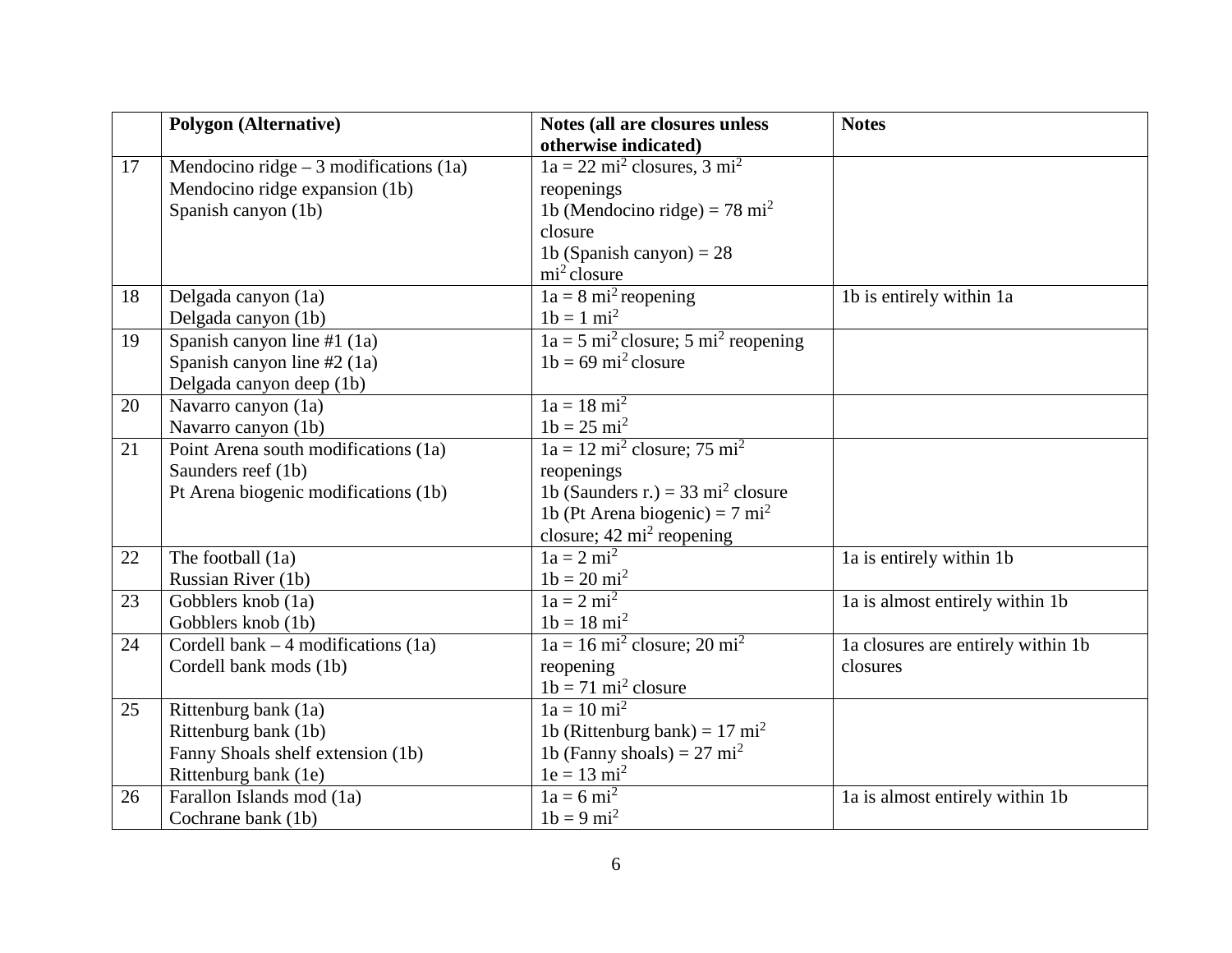|    | <b>Polygon</b> (Alternative)                                                           | Notes (all are closures unless                       | <b>Notes</b>                     |
|----|----------------------------------------------------------------------------------------|------------------------------------------------------|----------------------------------|
|    |                                                                                        | otherwise indicated)                                 |                                  |
| 27 | Farallon escarpment (1a)                                                               | $1a = 126$ mi <sup>2</sup>                           | la is almost entirely within 1b  |
|    | Farallon escarpment to pioneer canyon deep                                             | $1b = 173$ mi <sup>2</sup>                           |                                  |
|    | (1b)                                                                                   |                                                      |                                  |
| 28 | Pigeon point (1a)                                                                      | $1a = 10 \text{ mi}^2$                               | 1b is almost entirely within 1a  |
|    | Pescadero reef (1b)                                                                    | $1b = 7 mi^2$                                        |                                  |
| 29 | Ascension canyonhead (1a)                                                              | $1a = 6 mi^2$                                        |                                  |
|    | Ascension canyonhead (1b)                                                              | $1b = 4 mi^2$                                        |                                  |
| 30 | MONTEREY BAY AREA                                                                      |                                                      | All identical footprints         |
|    | Identical 1a and 1b polygons:                                                          |                                                      |                                  |
|    | MBNMS Ascension and Ano Nuevo canyon complex (20 mi <sup>2</sup> closure)<br>$\bullet$ |                                                      |                                  |
|    | MBNMS lower portion of Cabrillo canyon (17 mi <sup>2</sup> reopening)                  |                                                      |                                  |
|    | MBNMS SW of smooth ridge (6 mi <sup>2</sup> closure)                                   |                                                      |                                  |
|    | MBNMS outer Soquel canyon (6 mi <sup>2</sup> closure)                                  |                                                      |                                  |
|    | MBNMS south of mars cable $(1 \text{ mi}^2 \text{reopening})$                          |                                                      |                                  |
|    | MBNMS west of Carmel canyon (9 mi <sup>2</sup> reopening)                              |                                                      |                                  |
|    | MBNMS west of Sobranes pt (24 mi <sup>2</sup> closure)                                 |                                                      |                                  |
|    | MBNMS east of Sur ridge (27 mi <sup>2</sup> reopening)                                 |                                                      |                                  |
|    | MBNMS triangle south of surveyors knoll (9 mi <sup>2</sup> closure)                    |                                                      |                                  |
|    | MBNMS Sur canyon slot canyons (45 mi <sup>2</sup> reopening)                           |                                                      |                                  |
|    | MBNMS Point Sur platform (11 mi <sup>2</sup> closure)                                  |                                                      |                                  |
|    | MBNMS between Partington pt and Lopez pt (74 mi <sup>2</sup> closure)                  |                                                      |                                  |
| 31 | MBNMS La Cruz canyon (1a)                                                              | 1a (La Cruz) = $9 \text{ mi}^2$                      | The two 1a polygons are entirely |
|    | West of Piedras Blancas SMCA (1a)                                                      | 1a (Piedras Blancas) = $3 \text{ mi}^2$              | within the 1b polygon            |
|    | La Cruz canyon to Piedras Blancas (1b)                                                 | $1b = 37$ mi <sup>2</sup>                            |                                  |
| 32 | Southern California bight (1b)                                                         | $1b = 16,184 \text{ mi}^2 \text{ closure}$           |                                  |
|    | Potato bank (1f)                                                                       | $1f = 111 \text{ mi}^2$ closure; 111 mi <sup>2</sup> |                                  |
|    |                                                                                        | reopening                                            |                                  |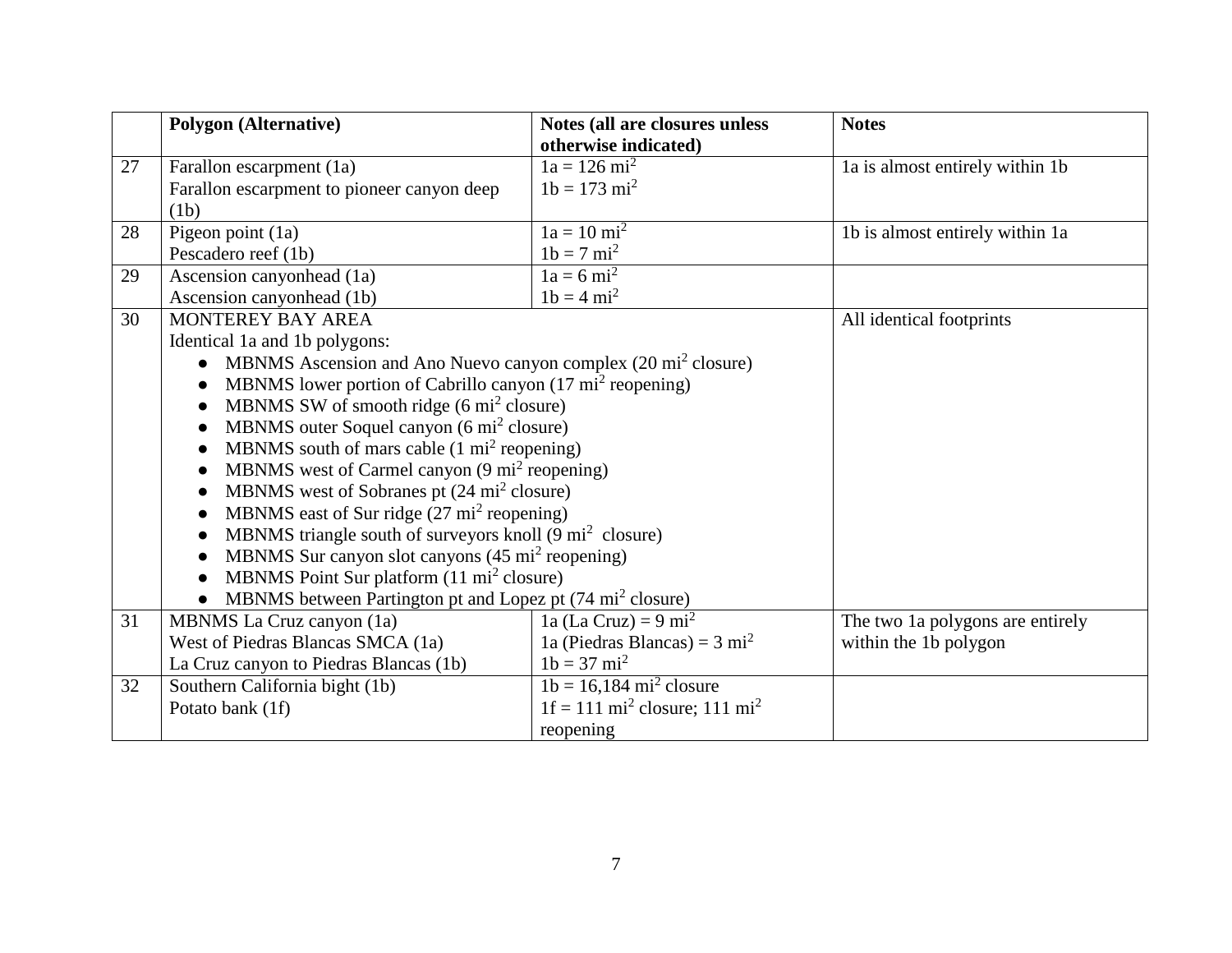## **4. Amendment 28 FMP Text Changes**

Based on final Council action on Amendment 28, the Groundfish FMP would need to be updated to reflect the final Preferred Alternatives. Because the Council has not yet taken final action, the specific changes to the text are not available. The Project Team will describe the specific changes at a future meeting. However, FMP sections likely needing changes include the following:

| <b>Chapter/section</b> | <b>Title</b>                                                 | <b>Description</b>                                               |
|------------------------|--------------------------------------------------------------|------------------------------------------------------------------|
| Front matter           | Table of Contents, Acronyms, etc.                            | Routine updates, including adding Amendment 28 to the            |
|                        |                                                              | table "Changes to the FMP since Amendment 4"                     |
| 1.1                    | History of FMP                                               | Add a paragraph describing changes from Amendment 28             |
| 6.6.1.2                | Commercial Fisheries - General Prohibitions                  | If the Council adopts changes to the trawl RCA                   |
|                        | regarding trawl gear, including footrope restrictions        | (Alternatives 2.a, 2.b, 2.c) this section will be revised to add |
|                        | shoreward of a line approximating the 100fm depth<br>contour | narrative about Amendment 28.                                    |
| 6.8                    | Time/area closures                                           | If the Council adopts changes to the EFHCAs (Alternatives        |
|                        |                                                              | 1.a through 1.g), to the trawl RCA (Alternatives 2.a through     |
|                        |                                                              | 2.c), or if the Council adopts deep-sea bottom contact gear      |
|                        |                                                              | restrictions, various sub-sections of 6.8 will need revision.    |
| 6.8.2                  | Description of Rockfish Conservation Areas                   | 1. If the Council adopts changes to the trawl RCA, separate      |
|                        |                                                              | discussion about the trawl RCA will be added to                  |
|                        |                                                              | describe the actions taken under Amendment 28                    |
|                        |                                                              | 2. Correct outdated cross references to Federal regulations      |
| 6.8.5                  | Description of Ecologically Important Habitat                | If the Council adopts EFHCA changes, the June 30,<br>1.          |
|                        | <b>Closed Areas</b>                                          | 2006, list of bottom trawl closed areas must be revised,         |
|                        |                                                              | consistent with the Council's FPA.                               |
|                        |                                                              | 2. Correct outdated cross references to Federal regulations      |
| 6.8.6                  | <b>Bottom Trawl Footprint Closure</b>                        | No substantive change; add cross reference to Federal            |
|                        |                                                              | regulations that define this EFHCA.                              |
| 6.8.8                  | New Section titled "Deep Water Bottom Contact                | If the Council adopts Alternative 3.a, a new section will be     |
|                        | Gear Closure"                                                | added describing the prohibition of bottom contact gear in       |
|                        |                                                              | waters deeper than 3500 meters, to protect deep-sea benthic      |
|                        |                                                              | habitats using MSA discretionary authorities. This text          |

### **Table 4. FMP text changes**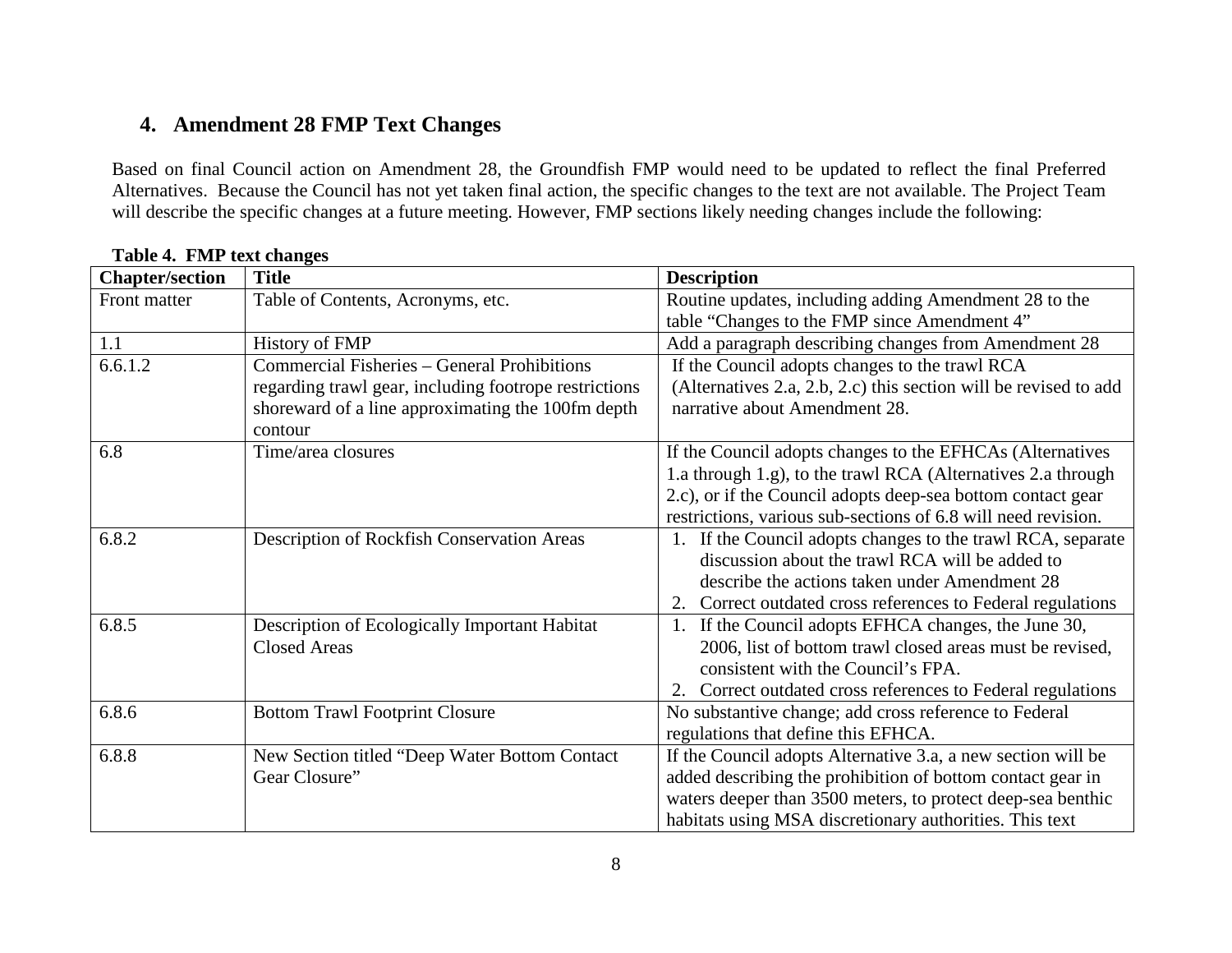| <b>Chapter/section</b> | <b>Title</b>                                                      | <b>Description</b>                                                                                                                                                                                                                                                                                                                                                                                                                                                                                             |
|------------------------|-------------------------------------------------------------------|----------------------------------------------------------------------------------------------------------------------------------------------------------------------------------------------------------------------------------------------------------------------------------------------------------------------------------------------------------------------------------------------------------------------------------------------------------------------------------------------------------------|
|                        |                                                                   | would also note that the closure would not be lifted without<br>EFP data to inform the potential impacts to habitat. This text<br>would cross-reference to the EFP considerations and process<br>described in Chapter 8.                                                                                                                                                                                                                                                                                       |
| 7.3.2                  | Process for Modifying Existing or Designating New<br><b>HAPCs</b> | The Council selected a PPA in April 2016 to update<br>groundfish EFH review and revision process and describe<br>elsewhere (e.g., COP), and to include criteria prior to each<br>review.<br>If the Council provides guidance, Section 7.3.2 would be<br>eliminated, and a separate review/revision process would be<br>described elsewhere.                                                                                                                                                                    |
| 7.7                    | Habitat-Related Research and Monitoring                           | The Council selected a PPA in April 2016 to revise<br>groundfish EFH Information and Research Needs<br>section of the FMP and move to an appendix.<br>This could alternatively be included in the Council's<br>Research and Data Needs document.                                                                                                                                                                                                                                                               |
| 8.0                    | <b>Experimental Fisheries</b>                                     | If the Council chooses to use EFPs to protect habitat (e.g. as<br>under Alternative 3), edits or additions may be needed in this<br>section.                                                                                                                                                                                                                                                                                                                                                                   |
| Appendices             | Appendices                                                        | Some appendices will be updated with new information,<br>after Council final action. FMP Appendices do not require<br>Secretarial approval:<br>Appendix $B.2 -$ Groundfish life history descriptions<br>Appendix $B.3$ – EFH descriptions – updated with new<br>species in FMP, updated information on prey species,<br>etc.<br>Appendix $C.2$ – Fishing gear effects<br>$\bullet$<br>Appendix C.3 – Coordinates for EFHCAs<br>$\bullet$<br>Appendix C.4 – Map of EFHCAs<br>Appendix $D$ – Non-fishing effects |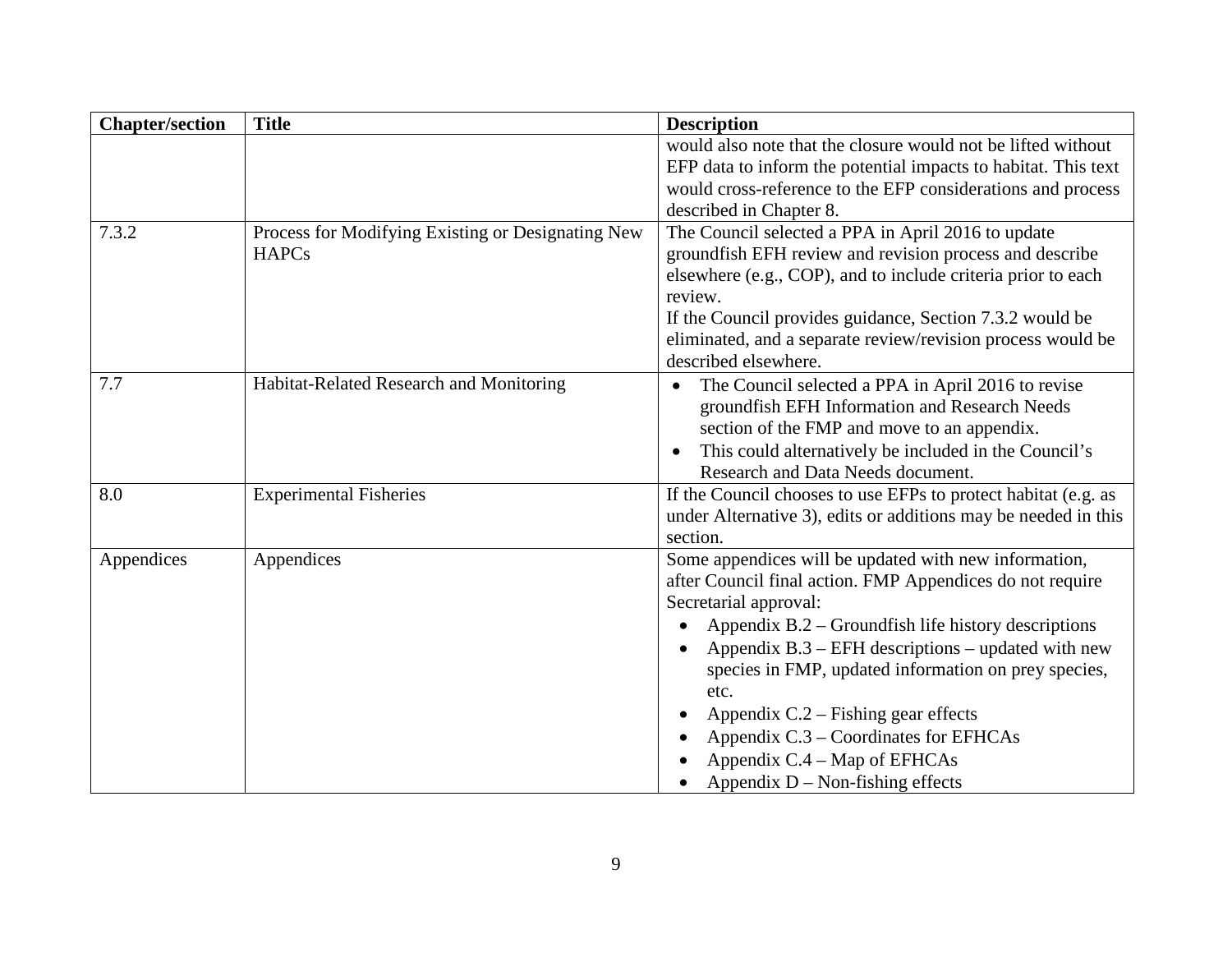## **5. Tasks and Next Steps**

### **Deliverables Required for Completion of the Draft EIS**

Under Agenda Item F.3, the Council is scheduled to choose a final preferred alternative (FPA) for Amendment 28 to the Pacific Coast Groundfish Fishery Management Plan. This action would implement changes to Essential Fish Habitat Conservation Areas (EFHCAs) and the trawl Rockfish Conservation Area (RCA), and close waters deeper than 3,500 meters to bottom contact gear using discretionary authorities under the Magnuson-Stevens Conservation and Management Act (MSA).

Several sections of the preliminary draft Environmental Impact Statement (PDEIS) (Agenda Item [F.3.a, Project Team Report 1\)](https://www.pcouncil.org/wp-content/uploads/2018/03/F3a_Project_Team_Report1_Apr2018BB.pdf) are incomplete. The Project Team's highest priority was to complete the sections of the document that facilitate informed Council decision-making at this meeting. The current version of the document and supplemental materials are sufficient to support Council decision making. However, completion of an EIS to support NMFS rulemaking will require continued engagement and effort from members of the Project Team (Table 1), NMFS, and the Council. Upon completion of the full DEIS, NMFS will file the draft EIS with the Environmental Protection Agency and it will be available for public review. The list below outlines the work necessary to complete a full DEIS that can be published for public comment.

- 1. Chapter 2 Alternatives
	- a Add description of the FPA; writing, polishing and review needed from most of Project Team
- 2. Chapter 3 Affected Environment
	- a Writing, polishing, and review needed from subgroup of the Project Team
- 3. Chapters 4 & 5 Impacts of Alternatives and Impacts of Synthesis Alternatives

a Analysis, write up, review of impacts of the FPA; requires engagement from most of Project Team

b Writing, polishing, and review of social impacts; requires engagement from a subgroup of the Project Team

c Evaluate available new fishery information, update select impact analyses if needed<sup>[1](#page-9-0)</sup>; may require engagement from subgroup of the Project Team

4. Chapter 6 – Cumulative Effects

 $\overline{a}$ 

a Analysis, write up, review of impacts of the alternatives; requires engagement from most of the Project Team

5. Chapter 7 – Consistency with other applicable laws, including the Endangered Species Act; requires review by a sub-group of the Project Team

<span id="page-9-0"></span><sup>1</sup> Updates would likely only be necessitated if there is fishery information since 2014 indicating that the impacts are different than already characterized in the analysis.